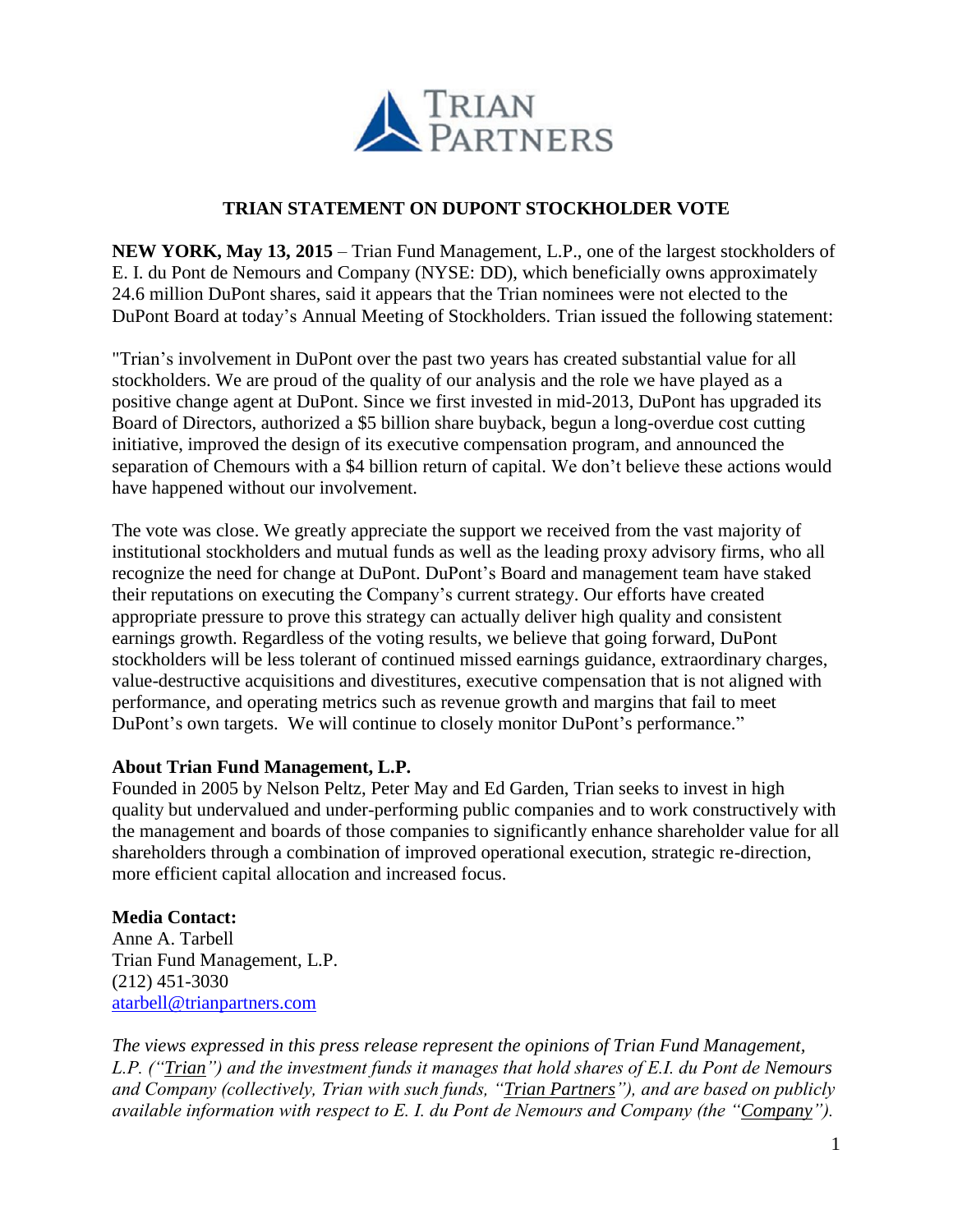*Trian Partners recognizes that there may be confidential information in the possession of the Company that could lead it to disagree with Trian Partners' conclusions. Trian Partners reserves the right to change any of its opinions expressed herein at any time as it deems appropriate. Trian Partners disclaims any obligation to update the information or opinions contained in this press release.*

*Certain financial projections and statements made herein have been derived or obtained from filings made with the Securities and Exchange Commission ("SEC") or other regulatory authorities and from other third party reports. Neither the Participants (as defined below) nor any of their affiliates shall be responsible or have any liability for any misinformation contained in any third party SEC or other regulatory filing or third party report. There is no assurance or guarantee with respect to the prices at which any securities of the Company will trade, and such securities may not trade at prices that may be implied herein. The estimates, projections and potential impact of the opportunities identified by Trian Partners herein are based on assumptions that Trian Partners believes to be reasonable as of the date of this press release, but there can be no assurance or guarantee that actual results or performance of the Company will not differ, and such differences may be material.*

*This press release is provided merely as information and is not intended to be, nor should it be construed as, an offer to sell or a solicitation of an offer to buy any security. This press release does not recommend the purchase or sale of any security. Funds managed by Trian currently beneficially own, and/or have an economic interest in, shares of the Company. These funds are in the business of trading – buying and selling– securities. It is possible that there will be developments in the future that cause one or more of such funds from time to time to sell all or a portion of their holdings of the Company in open market transactions or otherwise (including via short sales), buy additional shares (in open market or privately negotiated transactions or otherwise), or trade in options, puts, calls or other derivative instruments relating to such shares.*

## **Cautionary Statement Regarding Forward-Looking Statements**

*This press release contains forward-looking statements. All statements contained in this press release that are not clearly historical in nature or that necessarily depend on future events are forward-looking, and the words "anticipate," "believe," "expect," "potential," "opportunity," "estimate," "plan," and similar expressions are generally intended to identify forward-looking statements. The projected results and statements contained in this press release that are not historical facts are based on current expectations, speak only as of the date of this press release and involve risks, uncertainties and other factors that may cause actual results, performance or achievements to be materially different from any future results, performance or achievements expressed or implied by such projected results and statements. Assumptions relating to the foregoing involve judgments with respect to, among other things, future economic, competitive and market conditions and future business decisions, all of which are difficult or impossible to predict accurately and many of which are beyond the control of Trian Partners. Although Trian Partners believes that the assumptions underlying the projected results or forward-looking statements are reasonable as of the date of this press release, any of the assumptions could be inaccurate and therefore, there can be no assurance that the projected results or forwardlooking statements included in this press release will prove to be accurate. In light of the significant uncertainties inherent in the projected results and forward-looking statements*